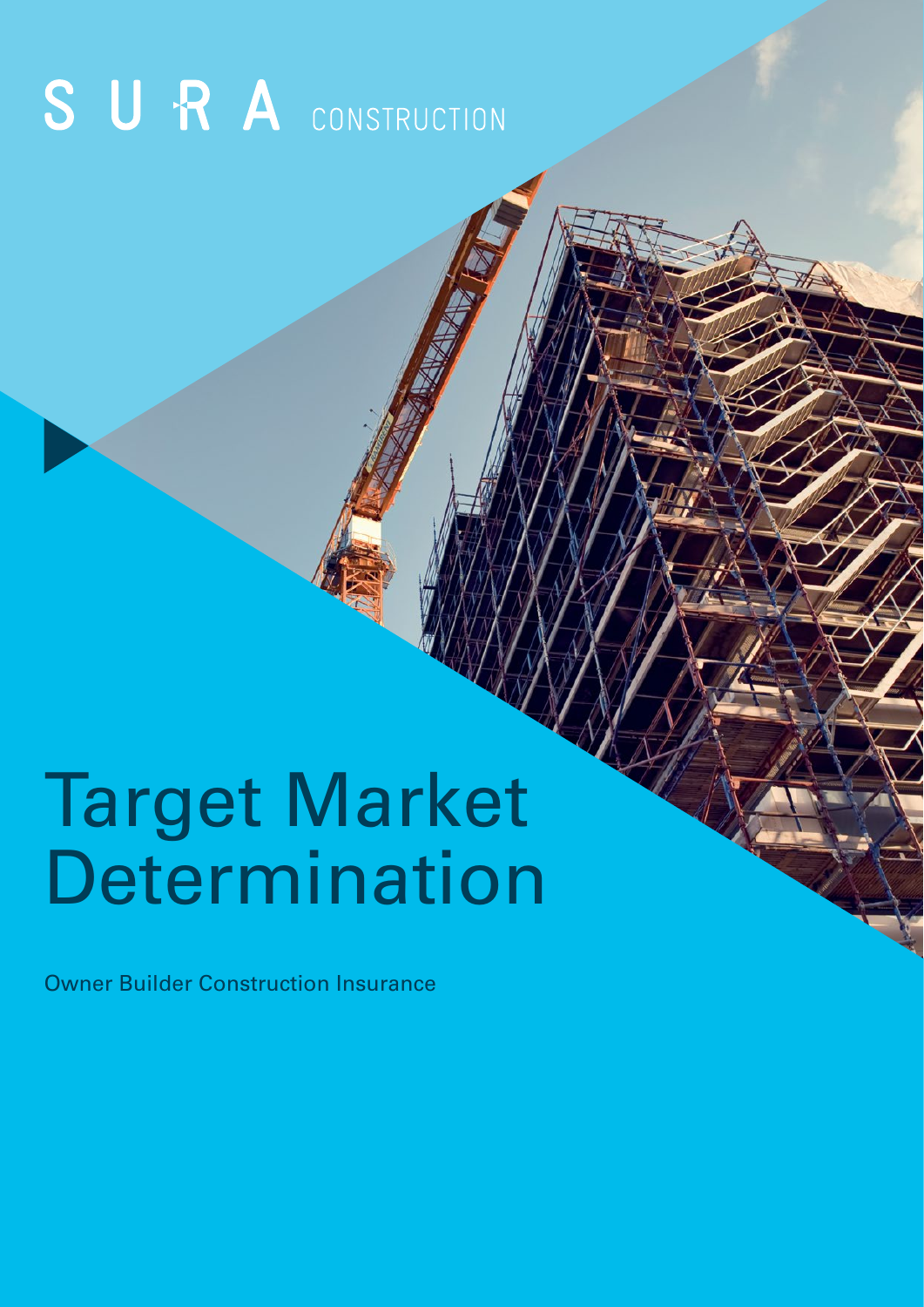## **Owner Builder Construction Insurance Target Market Determination (TMD)**

| <b>Product TMD applies to:</b>          | SURA Construction Owner Builder Construction Insurance PDS dated September 2019<br>(incorporating any applicable Supplementary Product Disclosure Statement) (PDS) in relation to<br>cover provided to retail clients.                                                                                                                                                             |  |
|-----------------------------------------|------------------------------------------------------------------------------------------------------------------------------------------------------------------------------------------------------------------------------------------------------------------------------------------------------------------------------------------------------------------------------------|--|
| TMD made by the<br>Issuer/Insurer       | The PDS and this TMD is issued by Certain Underwriters at Lloyd's as set out in the PDS<br>(the insurer/issuer/we, us, our) through our underwriting agent SURA Construction Pty Ltd<br>ABN 35 147 580 756 (SURA Construction) which is a corporate authorised representative<br>of an Authorised Representative (AR No419873) of SURA Pty Ltd ABN 36 115 672 350<br>AFSL 294 313. |  |
| <b>TMD</b> date                         | September 2021                                                                                                                                                                                                                                                                                                                                                                     |  |
| Important information<br>about this TMD | The Corporations Act requires us to make this TMD and include certain information in it. Any terms<br>used in this TMD that are defined in the Corporations Act have the same meaning as in that Act.                                                                                                                                                                              |  |
|                                         | This TMD is not intended to be a consumer facing disclosure document and does not form part<br>of the terms of the product.                                                                                                                                                                                                                                                        |  |
|                                         | Any information or examples given in the TMD must not be read as a complete list of eligibility<br>or the standard terms and conditions and limitations that apply to the product.                                                                                                                                                                                                 |  |
|                                         | A retail client must refer to the PDS and other policy documents to understand the terms and<br>conditions of the product that will apply and any retail client must refer to the PDS before deciding.<br>The PDS is available at www.sura.com.au. Any terms used in this TMD have the same meaning<br>as defined in the PDS.                                                      |  |
|                                         | This TMD does not consider any person's individual needs, objectives or financial situation and<br>does not provide financial product advice or recommendation on the cover.                                                                                                                                                                                                       |  |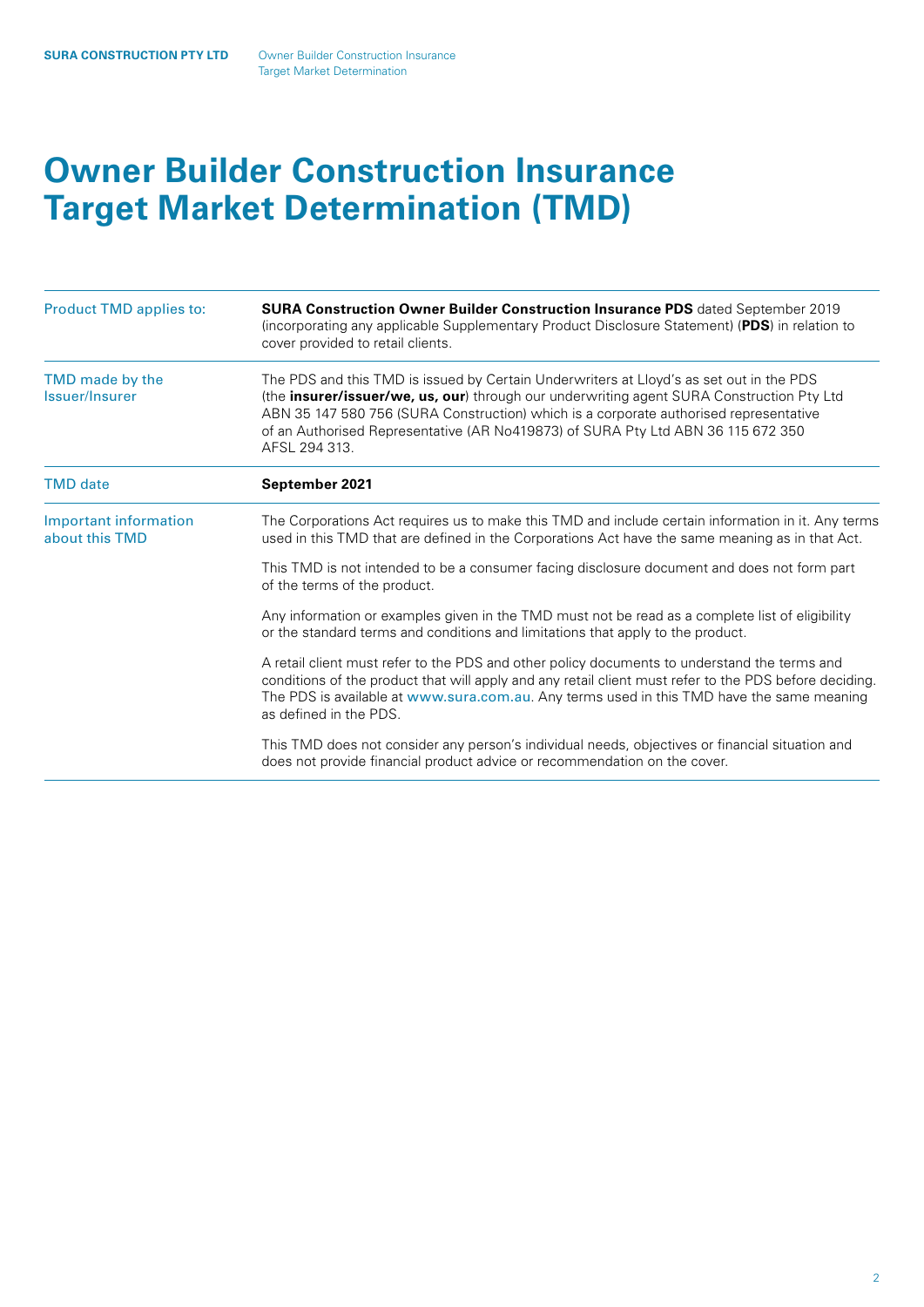#### Who is our target market for the product?



Some of the key characteristics of a person in the target market for this product are:

- **O** owner builder located within Australia who:
	- is represented by an insurance broker;
	- has a project value of not more than \$5m;
	- has a construction period no more than 24 months;
	- does not want cover for home contents during the project;
	- is otherwise a person we are prepared to insure; and
	- otherwise has a project in relation to property and at a site in Australia that we are prepared to insure.

However, a person is only in our target market for this product where they meet the eligibility criteria for the issue (including new business, renewals and variation as applicable) of the product that has been approved by us in writing (**Approved Eligibility Process**). We advise as part of the Approved Eligibility Process if a person is eligible or not.

As part of the eligibility criteria, a person must:

- want cover for the type of person(s), property; usage; and loss, damage and/or liability, (as applicable) we can agree to provide cover for under our underwriting rules, subject to the excess(es), terms, conditions, limits, exclusions that apply; and
- be able to confirm they:
	- can afford the premiums and be able to make payments using the payment options available; and
	- can afford to pay the excess amount(s) we offer and are happy for the applicable excesses to apply (see the PDS for more details).

See **Attachment A** for a summary the product's key attributes and key likely needs, objectives and financial situation of the target market.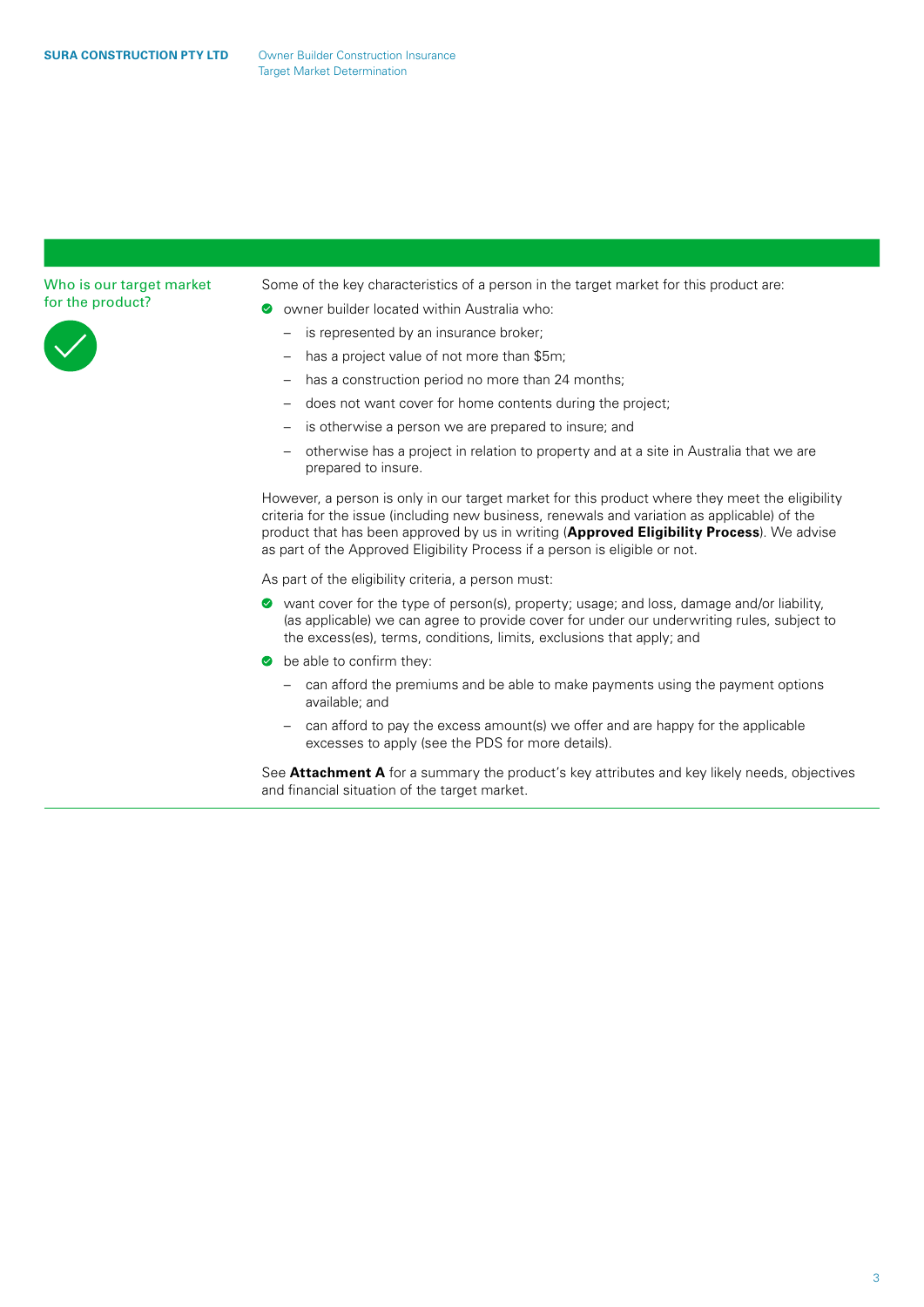#### Examples of who isn't in our target market



By way of example and at a very high level only, **a person won't be in the target market** if they:

- are not represented by an insurance broker;
- have a project value of more than \$5m;
- want cover for home contents during the project;
- So seeking to build a home as a developer or for commercial interest or financial gain;
- are seeking to cover material costs only;
- $\bullet$  already have cover under other insurance that covers the same risks as this insurance to a level they are happy with;
- **O** don't believe they can afford to pay the price or for whom the payment options are not suitable;
- don't believe the can afford to pay the excess amount(s) we offer or don't want an excess to apply, where these excesses apply (see the PDS for more details);
- $\bullet$  want cover for types of loss or damage that we exclude (See PDS for full details), such as:
	- loss, damage or liability for claims:
		- occurring during a period of cessation of work on the Contract Site, which period does not follow an insured event. The exclusion does not apply to the first 30 consecutive days of such a period; or
		- occurring or arising after abandonment of the contract site.
	- Consequential loss of any kind including but not limited to loss of use, penalties, fines, liquidated damages or aggravated, punitive or exemplary damages
	- With respect to the works only loss of or damage to and the cost necessary to replace repair or rectify:
		- that part of the works which is in a defective condition due to defect in design plan specification materials or workmanship of such works or any part thereof; or
		- other parts of the works lost or damaged to enable the replacement repair rectification of works excluded above.
- $\bullet$  do not want their claim to be settled in accordance with the "Basis of Loss Settlement" section of the PDS applicable to the cover. By way of limited example only, under Section 1 Damage that can be repaired must be repaired, but if the cost of repairing any damage equals or exceeds the actual value of the property immediately before the Indemnifiable insured event occurred, settlement will be the actual value of the property immediately before the time when the Indemnifiable insured event occurred. However, only to the extent to which the costs claimed were borne by you and, where relevant, subject to the application of Average / Underinsurance, if applicable.

Where a person falls within our target market, this does not mean that the cover is right for their individual needs, objectives and financial situation. We do not consider this and a person needs to consider the PDS and other information provided by us (and/or seek professional advice) before deciding.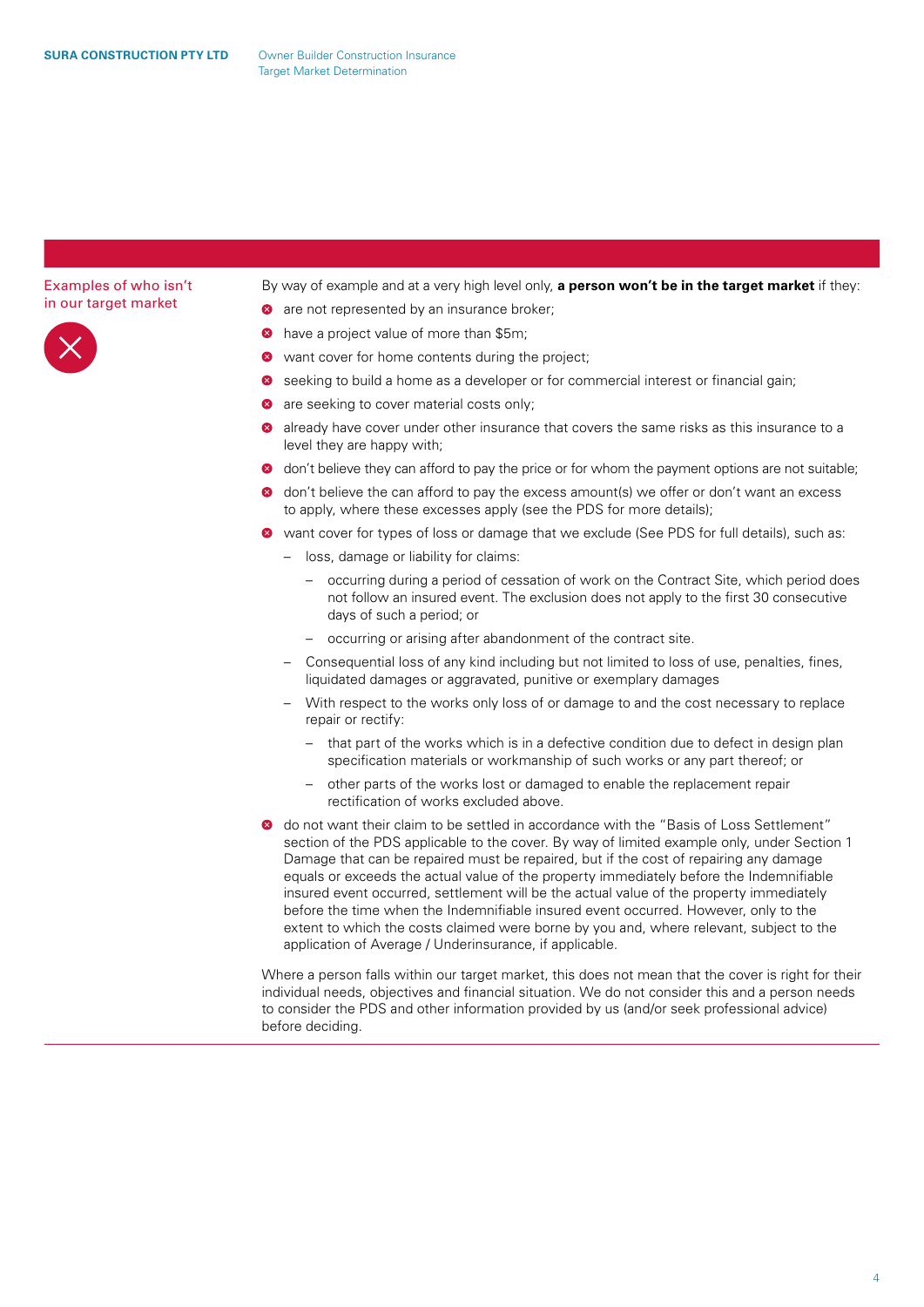| Any conditions and                                                                                                                                                                                                                    | The product under this TMD may only be issued by our agent, SURA Construction.                                                                                                                                                                                                                                                                                                            |  |  |
|---------------------------------------------------------------------------------------------------------------------------------------------------------------------------------------------------------------------------------------|-------------------------------------------------------------------------------------------------------------------------------------------------------------------------------------------------------------------------------------------------------------------------------------------------------------------------------------------------------------------------------------------|--|--|
| restrictions on retail<br>product distribution<br>conduct in relation to<br>the product, other than<br>a condition or restriction<br>imposed by or under<br>another provision of<br>the Corporations Act<br>(Distribution Conditions) | SURA Construction cannot distribute the product directly to retail clients. SURA Construction<br>may consider applications by retail clients made through insurance brokers acting on their behalf<br>(that hold an Australian Financial Services Licence for dealing services in relation to general<br>insurance and meet acceptability criteria agreed to by us or SURA Construction). |  |  |
|                                                                                                                                                                                                                                       | Cover can only be issued to a retail client by and through SURA Construction where they meet<br>the eligibility criteria for the issue (including new business, renewals and variation as applicable)<br>of the product that has been approved by us in writing (Approved Eligibility Process).                                                                                           |  |  |
|                                                                                                                                                                                                                                       | Any Regulated Person acting on our behalf must not engage in retail distribution conduct<br>unless they have been authorised in writing by us to do so and this authority has not been<br>cancelled or suspended.                                                                                                                                                                         |  |  |
|                                                                                                                                                                                                                                       | A Regulated Person must not engage in retail distribution conduct in relation to this product if<br>we have notified them or they are aware that, the TMD is no longer appropriate in accordance<br>with ss994B(8) of the Corporations Act or has been replaced or the product has been<br>suspended or is no longer offered.                                                             |  |  |
|                                                                                                                                                                                                                                       | Subject always to the above, any other conditions and restrictions on retail product distribution<br>conduct in relation to the product that we have agreed with a Regulated Person in writing, other<br>than a condition or restriction imposed by or under another provision of the Corporations Act.                                                                                   |  |  |
| <b>TMD Review</b>                                                                                                                                                                                                                     | The TMD will be reviewed within 12 months from the date of this TMD and subsequently every<br>48 months unless agreed otherwise after the end of the previous review. We will also review<br>the TMD within 10 business days of becoming aware of a Review Trigger specified below and<br>where otherwise required by law.                                                                |  |  |
| <b>Review Triggers</b>                                                                                                                                                                                                                | These are an event or circumstance that is identified to or by us as part of our Product<br>Governance Framework (or otherwise), including:                                                                                                                                                                                                                                               |  |  |
|                                                                                                                                                                                                                                       | the nature and number of complaints, complaints data and trends;<br>$\bullet$                                                                                                                                                                                                                                                                                                             |  |  |
|                                                                                                                                                                                                                                       | customer feedback and testing;<br>۰                                                                                                                                                                                                                                                                                                                                                       |  |  |
|                                                                                                                                                                                                                                       | number of cancellations and lapses of the product;                                                                                                                                                                                                                                                                                                                                        |  |  |
|                                                                                                                                                                                                                                       | data on product claim ratios, the number, nature and magnitude of claims paid, denied and<br>٠<br>withdrawn and average claim duration;                                                                                                                                                                                                                                                   |  |  |
|                                                                                                                                                                                                                                       | information received by and in relation to distributors;<br>$\bullet$                                                                                                                                                                                                                                                                                                                     |  |  |
|                                                                                                                                                                                                                                       | feedback from a regulator such as ASIC or APRA or other interested parties such as the<br>$\bullet$<br>Insurance Council of Australia and Code Governance Committee;                                                                                                                                                                                                                      |  |  |
|                                                                                                                                                                                                                                       | changes to information or circumstances we took into account when developing the TMD,<br>such as changes to the Approved Eligibility Process, underwriting guidelines, pricing, or<br>reinsurance requirements or the number of policies sold, including penetration rates; or                                                                                                            |  |  |
|                                                                                                                                                                                                                                       | any significant dealings that are inconsistent with the TMD,<br>$\bullet$                                                                                                                                                                                                                                                                                                                 |  |  |
|                                                                                                                                                                                                                                       | that reasonably suggests that it is no longer reasonable for us to conclude that if the cover were<br>to be issued:                                                                                                                                                                                                                                                                       |  |  |
|                                                                                                                                                                                                                                       | to a retail client in accordance with the Distribution Conditions, it would be likely that the<br>retail client is in our target market; or                                                                                                                                                                                                                                               |  |  |
|                                                                                                                                                                                                                                       |                                                                                                                                                                                                                                                                                                                                                                                           |  |  |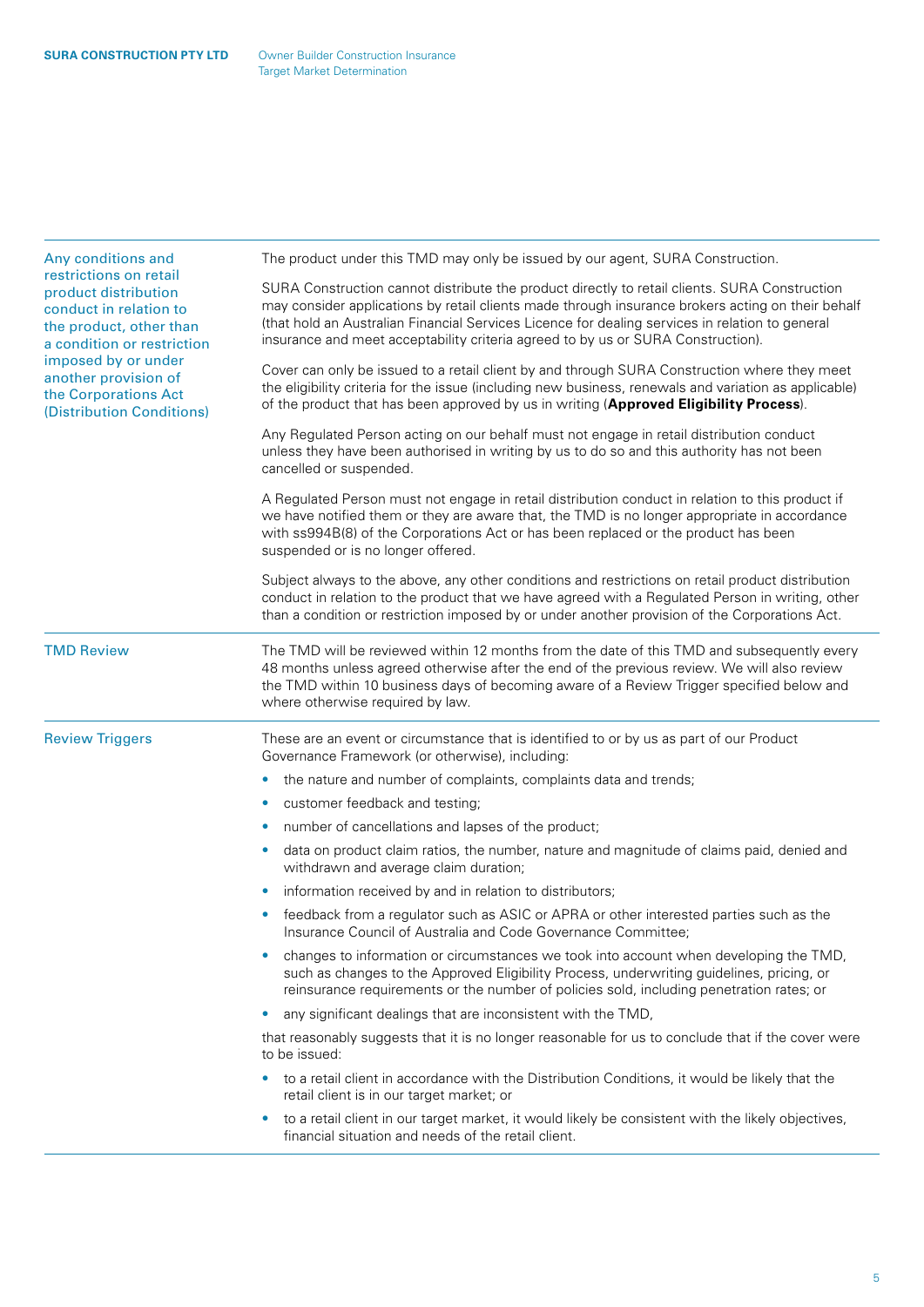| <b>Regulated Persons</b> | In relation to reporting:                                                                                                                                                                                                                                                                                                      |  |
|--------------------------|--------------------------------------------------------------------------------------------------------------------------------------------------------------------------------------------------------------------------------------------------------------------------------------------------------------------------------|--|
| Reporting                | SURA Construction must report to us; and<br>$\bullet$                                                                                                                                                                                                                                                                          |  |
|                          | Regulated Persons (other than us or SURA Construction) who have engaged in retail<br>$\bullet$<br>product distribution conduct in relation to the product covered by the TMD (e.g insurance<br>brokers acting for the retail client) must report to SURA Construction (or such alternative we<br>otherwise notify in writing), |  |
|                          | (both referred to as 'you' below) the following information by the time specified:                                                                                                                                                                                                                                             |  |
|                          | Information on when cover was issued to a retail client that was ineligible for cover<br>in accordance with the Approved Eligibility Process and reasonable details on the<br>circumstances related to this.                                                                                                                   |  |
|                          | To be reported as soon as practicable and in any case within 10 business days, after you<br>become aware of the matter.                                                                                                                                                                                                        |  |
|                          | Information on the number of complaints you have received about the product in the<br>month (including if nil) and reasonable details on the circumstances related to the<br>complaint (unless we already have access to such details).                                                                                        |  |
|                          | To be reported within 14 business days of the end of each month or such other period of<br>time otherwise agreed in writing between us and you that is reasonable having regard to<br>the matters specified in ss994B((7)) of the Corporations Act.                                                                            |  |
|                          | Information on any significant dealings by you that are inconsistent with the TMD and<br>reasonable details on the circumstances related to this.                                                                                                                                                                              |  |
|                          | To be reported as soon as practicable and in any case within 10 business days, after you<br>become aware of the matter.                                                                                                                                                                                                        |  |
|                          | Information as agreed by you in writing with us that would reasonably enable us to<br>promptly identify Review Triggers or other events and circumstances that have occurred<br>which would reasonably suggest the TMD is no longer appropriate in accordance with<br>ss994B(8) of the Corporations Act.                       |  |
|                          | To be reported within the time frames agreed for each type of information that are<br>reasonable having regard to the matters specified in ss994B((7) of the Corporations Act.                                                                                                                                                 |  |
|                          | Information identified to or by you that would reasonably suggest to you that the TMD<br>is no longer appropriate in accordance with ss994B(8) of the Corporations Act.                                                                                                                                                        |  |
|                          | To be reported as soon as practicable and in any case within 10 business days, after you<br>form the view.                                                                                                                                                                                                                     |  |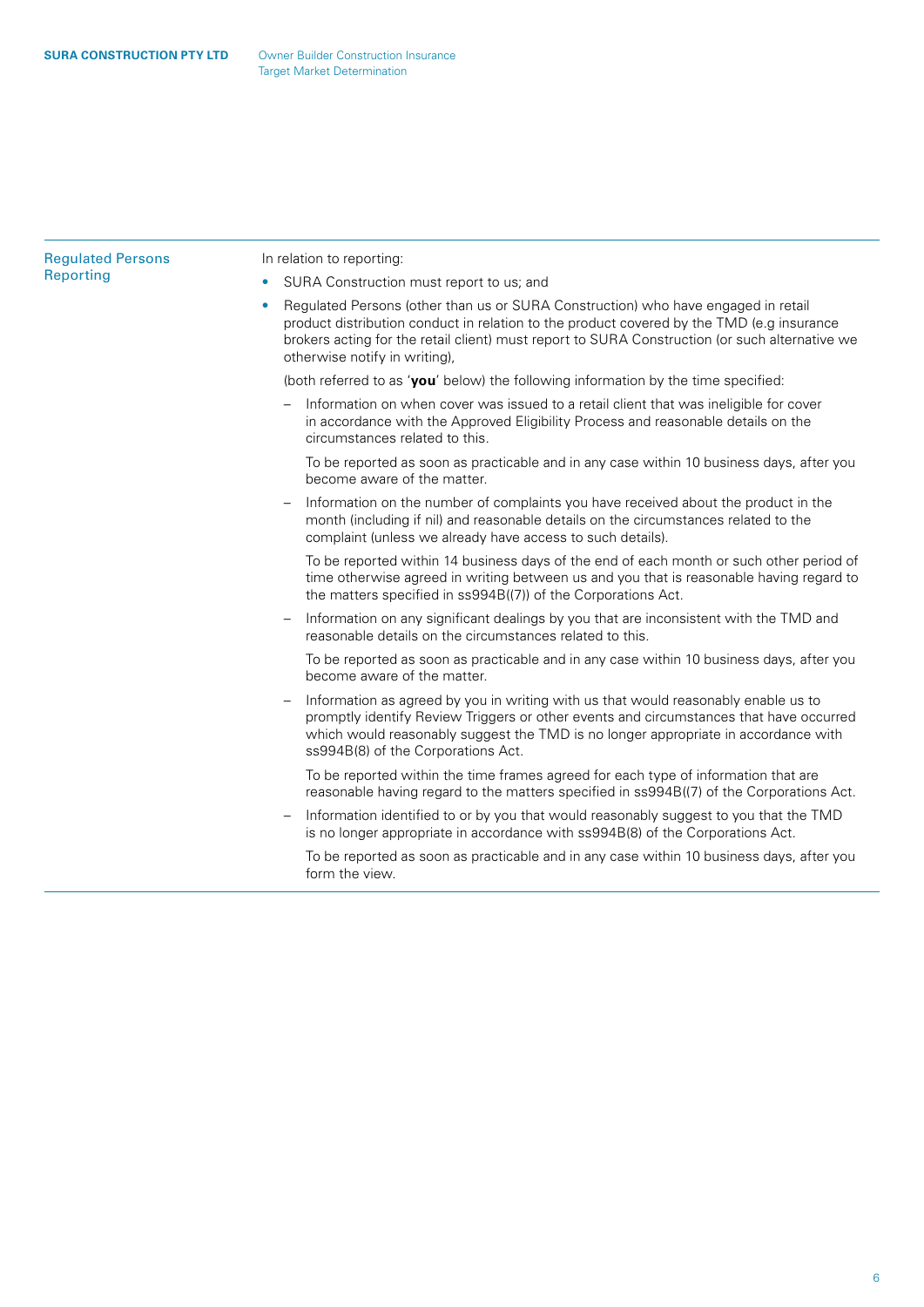## **Attachment A**

| Key attributes of product                        | <b>Summary of key attribute</b><br>All cover summarised below is provided for<br>an agreed period and subject to terms and<br>conditions (including limits and excesses)<br>agreed with us. Refer to PDS for detail.                                                                                                                                                     | Key likely needs, objectives and financial<br>situation of target market<br>In all cases below the person in the target<br>market's objectives and needs are to transfer<br>risk of the types described below though<br>insurance protection for a period and on terms<br>and conditions (including limits and excesses<br>and price) acceptable to them.<br>Key likely Financial Situation of target market<br>In all cases for cover chosen, is a person able<br>to afford to pay premium on terms proposed<br>and bear any uninsured loss and bear any<br>excess applicable to any claim. |
|--------------------------------------------------|--------------------------------------------------------------------------------------------------------------------------------------------------------------------------------------------------------------------------------------------------------------------------------------------------------------------------------------------------------------------------|----------------------------------------------------------------------------------------------------------------------------------------------------------------------------------------------------------------------------------------------------------------------------------------------------------------------------------------------------------------------------------------------------------------------------------------------------------------------------------------------------------------------------------------------------------------------------------------------|
| <b>Main Benefit (Automatic)</b>                  |                                                                                                                                                                                                                                                                                                                                                                          | <b>Main Protection Event</b>                                                                                                                                                                                                                                                                                                                                                                                                                                                                                                                                                                 |
| Section 1<br><b>Material Damage Cover</b>        | Protection for certain accidental physical loss<br>of or damage to the agreed insured project<br>contract works/property at the project site.<br>Note: Pre-existing property, mobile machinery<br>and equipment and employee tools excluded<br>unless agreed to be covered in Schedule.                                                                                  | Cover for accidental physical loss of or<br>damage for agreed owner builder project<br>contract works/property whilst:<br>at;<br>in transit to; or<br>stored away from,<br>۰<br>the project site, including<br>pre-existing property where specifically<br>required.                                                                                                                                                                                                                                                                                                                         |
| <b>Additional Benefits to Above Main Benefit</b> |                                                                                                                                                                                                                                                                                                                                                                          | <b>Additional Protection Events</b>                                                                                                                                                                                                                                                                                                                                                                                                                                                                                                                                                          |
| Automatic                                        | Additional cover benefits (Automatic) for:<br>certain physical accidental loss of or<br>damage to materials or items to be<br>incorporated into the agreed insured<br>project contract works and belonging to<br>or under the care custody or control of the<br>insured whilst in transit; and/or<br>materials stored off site during the agreed<br>construction period. | <b>Cover for certain costs and expenses</b><br>incurred that arise from the Main<br><b>Protection Event in relation to:</b><br>increases in the agreed cost of works and<br>$\bullet$<br>materials forming part of it and variation to<br>the project,<br>the removal and disposal of debris,<br>۰<br>damaged property or undamaged property<br>necessary to restore or replace damaged                                                                                                                                                                                                      |
| <b>Optional</b>                                  | <b>Additional cover benefits (Optional)</b><br>can be chosen to cover certain necessary and<br>reasonable costs and expenses incurred by the<br>insured that are not otherwise recoverable:<br>Escalation:<br>Removal of Debris; and<br>Professional Fees;<br>Pre-existing property.                                                                                     | property; and<br>fees of architects, surveyors, consulting<br>engineers and other professional consultants<br>to restore or replace damaged property;<br>physical accidental loss or damage to<br>$\bullet$<br>pre-existing property at the construction site.                                                                                                                                                                                                                                                                                                                               |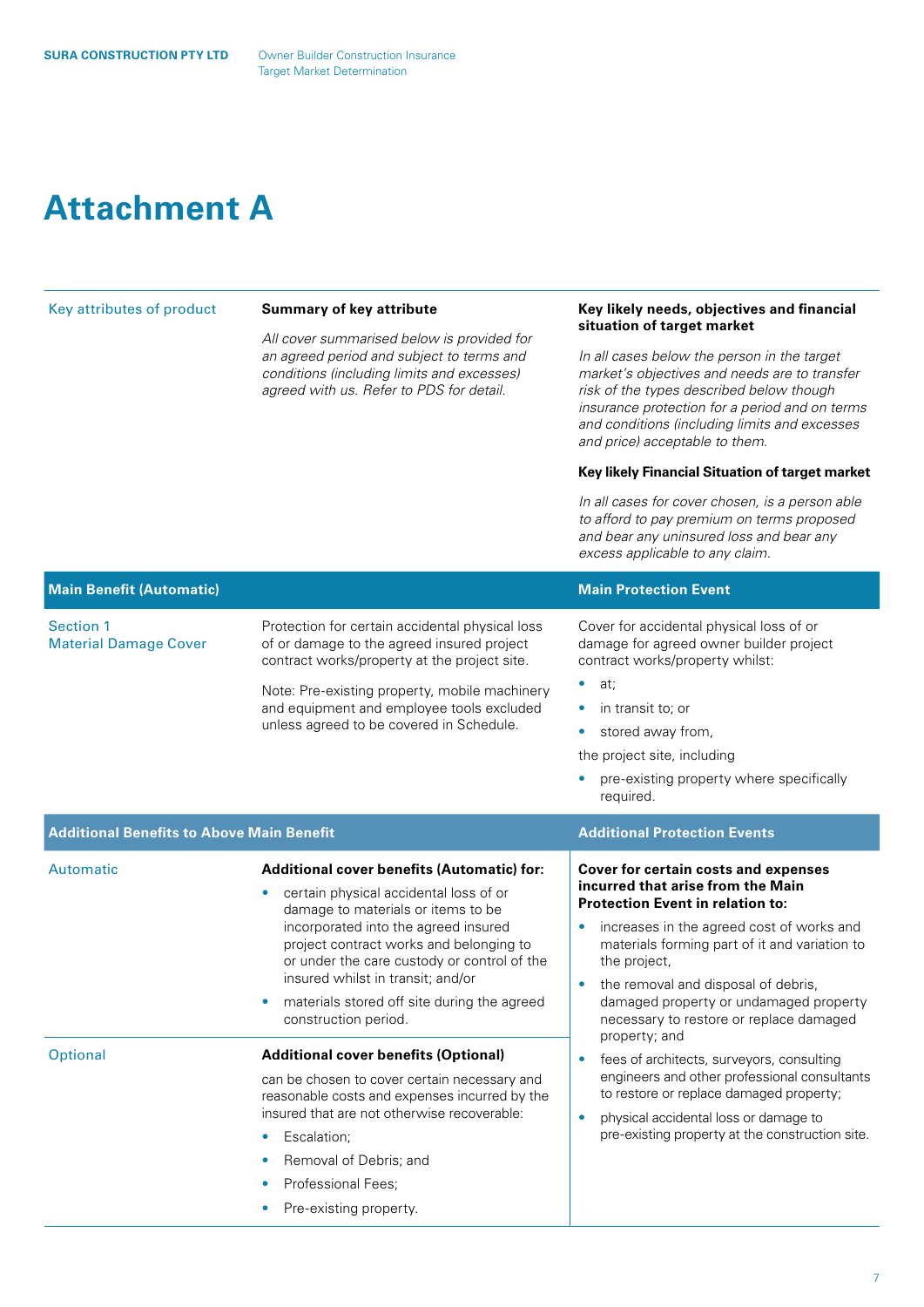| <b>Main Benefit (Optional)</b> |  |
|--------------------------------|--|
|--------------------------------|--|

#### Section 2 Third Party Liability

Protection for the insured and specified third parties for liability for all sums which they become legally liable to pay by way of compensation in respect of covered personal injury or property damage happening within the agreed geographic limits during the period of insurance caused by an occurrence in connection with the insured project.

### **Additional Benefits to Above Main Benefit Additional Protection Events**

#### Automatic **Additional Benefits are provided in relation to a valid claim made under the main cover for:**

- charges, expenses and legal costs incurred by either us or by the insured person, with our written consent, in the settlement or defence of the covered claim for compensation;
- expenses incurred by the insured person for first aid to others at the time of the covered occurrence;
- pay expenses incurred for protection of damaged or undamaged property of any third party including temporary repairs at the time of a covered occurrence; and
- expenses incurred for the shoring up and or underpinning of damaged and undamaged property of any person(s), at the time of a covered occurrence.

#### **Main Protection Event**

Cover for the person and agreed third parties for liability for sums which they become legally liable to pay by way of compensation in respect of personal injury or property damage happening within agreed geographic limits caused by an occurrence in connection with their owner builder insured project.

#### **Cover for:**

- charges, expenses and legal costs incurred by in the settlement or defence of a claim arising from a Main Protected Event;
- expenses incurred for first aid to others at the time of the Main Protected Event;
- expenses incurred for protection of damaged or undamaged property of any third party including temporary repairs at the time of a Main Protected Event; and
- expenses incurred for the shoring up and or underpinning of damaged and undamaged property of any person(s), at the time of a Main Protected Event.